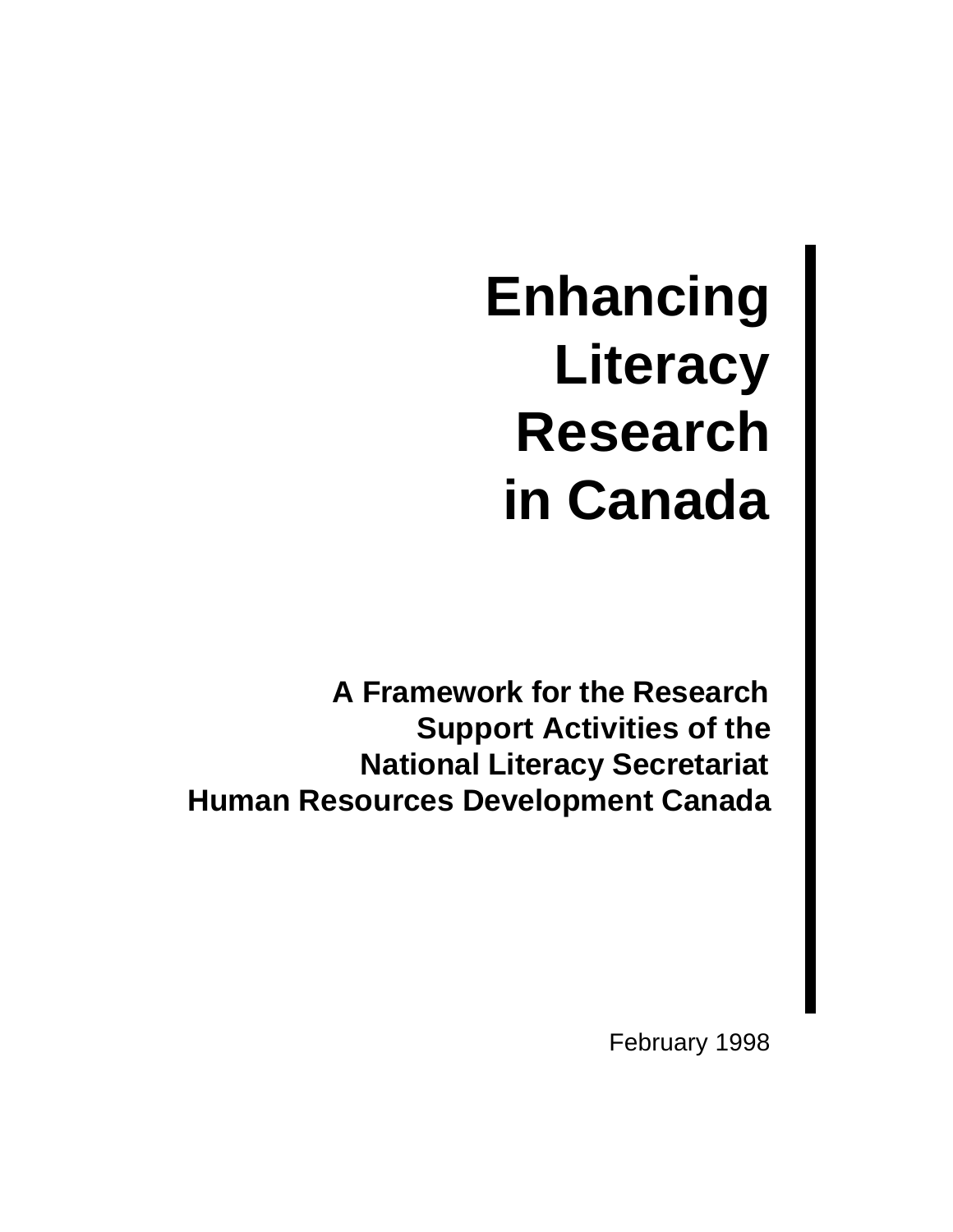# **Table of Contents**

| Developing A Framework for NLS Research Support Activities 2    |  |
|-----------------------------------------------------------------|--|
|                                                                 |  |
| Component 1: Strengthening Literacy Research Infrastructure and |  |
| Component 2: Continued Support for Literacy Research 5          |  |
|                                                                 |  |
|                                                                 |  |
|                                                                 |  |
| Annex B: Remarks by James E. Page at the Policy Conversation  8 |  |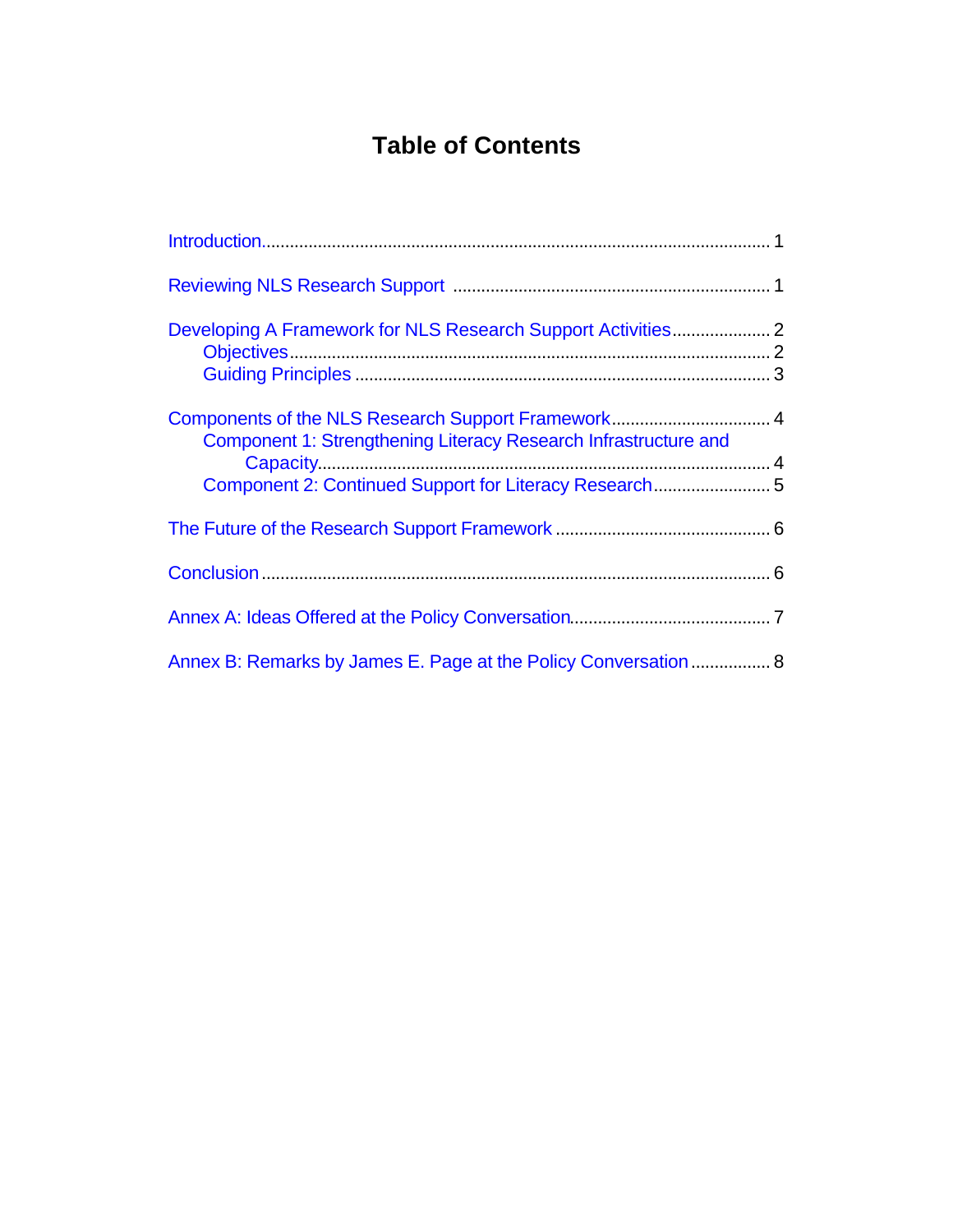## <span id="page-2-0"></span>**Enhancing Literacy Research in Canada: A Framework for the Research Support Activities of the National Literacy Secretariat**

# **Introduction**

Since its beginnings a decade ago, the National Literacy Secretariat (NLS) of Human Resources Development Canada has supported research as one of the important elements in its work to advance literacy in Canada. In light of the 1995 evaluation of the NLS and the February 1997 increase in NLS funding, the Secretariat decided to reassess the focus of its research support activities. This paper is the result of that review and presents the resulting framework for the future of NLS research support activities. AResearch support activities@ refers to the work of the NLS in the area of literacy research, including funding research work, contracting its own research activities and working with its partners to address research issues.

The framework is intended to enhance the cooperation between the NLS and its partners to support research itself and to promote the dissemination and application of research results to literacy policy and practice. This framework will guide future NLS efforts to strengthen research and enhance its relevance to the broad goals of both the NLS and the literacy community.

# **Reviewing NLS Research Support**

In 1988, the architects of the National Literacy Program recognized the key role that the federal government could play in promoting literacy research. Accordingly, the NLS has devoted a portion of its annual project funding budget to research activities as one of five key funding areas. In recent years, this has amounted to about 10% of the [then] NLS annual \$21M grants and contributions budget.

Research supported by the NLS has included needs assessments, evaluations, pilot projects, and research into best practices. The NLS has responded to research needs identified by the literacy community and other partners, in keeping with the responsive model the NLS has followed in its project funding generally.

The NLS has also commissioned large-scale statistical surveys: the survey of Literacy Skills Used in Daily Activities (LSUDA) in 1989 and the International Adult Literacy Survey (IALS) in 1995. As well, through ongoing sponsorship of UNESCO=s International Award for Literacy Research and the ALPHA research series, the NLS has promoted international excellence in adult literacy research and the sharing of research results.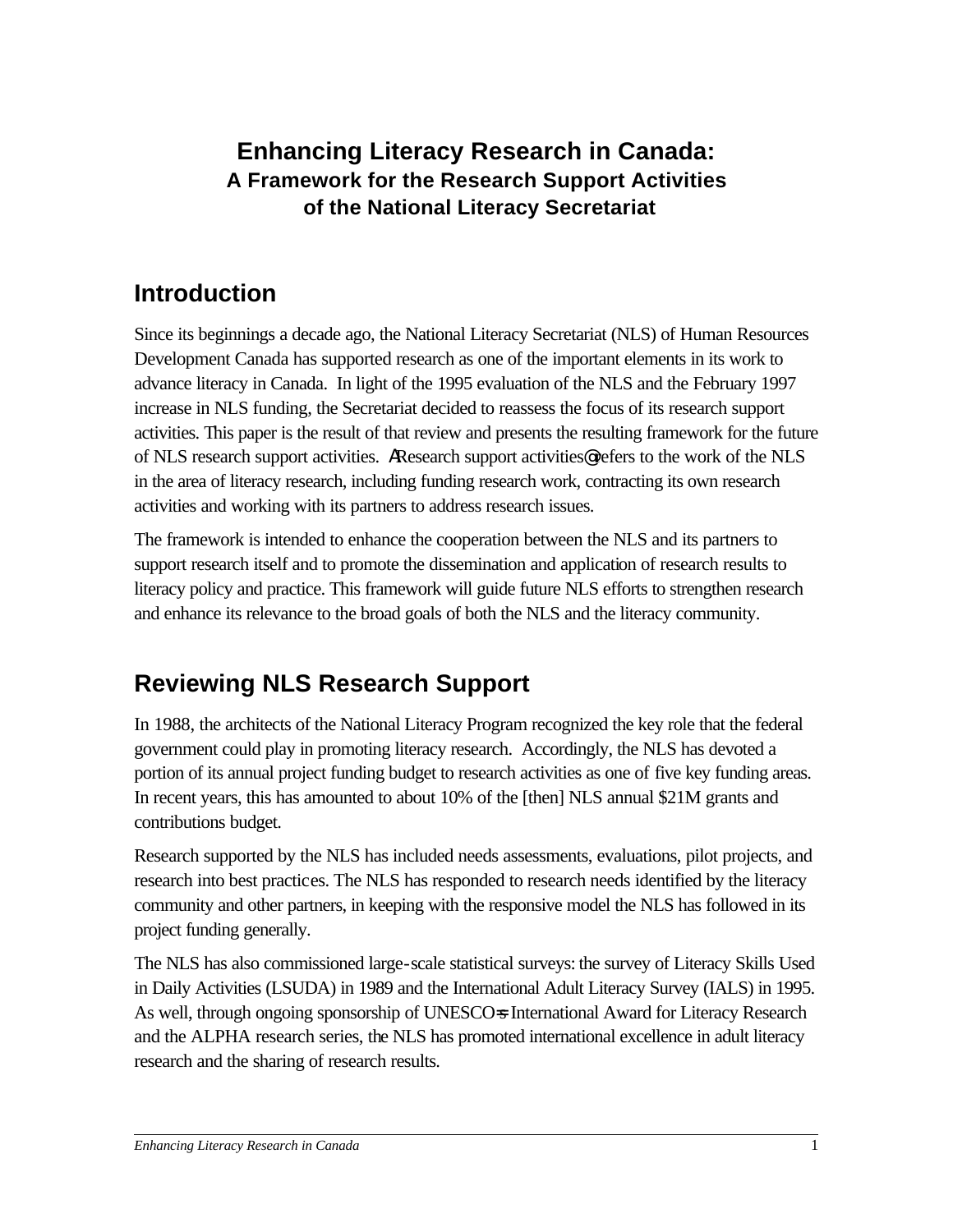<span id="page-3-0"></span>In the 1995 evaluation of the NLS, the assessors gave credit to the NLS for advancing literacy research in Canada. However, the evaluators found that the scope and quality of research was not always adequately monitored and that the results of research projects had not been adequately disseminated. The evaluation concluded that the NLS needed to identify more clearly the objectives to be accomplished through its research funding activity.

Since the evaluation, notably at the Policy Conversation on Literacy Research, a number of areas have been identified that warrant NLS attention: (1) disseminating research findings, (2) building Canada=s literacy research capacity; and (3) creating bridges between researchers and practitioners. Overall, they have pointed to the need for a more strategic and coordinated approach to NLS research support.

As part of an increased commitment to literacy, the Government of Canada announced in its February 1997 Budget an additional \$7 million per year in funding for new literacy initiatives. A portion of this is intended for literacy support mechanisms, including literacy research. This move, too, has increased the need for a framework for action.

# **Developing a Framework for NLS Research Support Activities**

## **Objectives**

 $\overline{a}$ 

The fundamental objective of NLS research support is defined in the Terms and Conditions originally approved by the Treasury Board for the National Literacy Program:

*To stimulate applied research and development initiatives which address the needs of literacy practice and practitioners.*

With this in mind, the NLS has developed the following, more specific, objectives for its future efforts to encourage, enhance, fund and commission literacy research in Canada.

Specific objectives of the NLS research support framework will be:

- *\$ To provide sound information to inform literacy policy and practice in Canada;*
- *\$ To encourage coordination of research projects to prevent duplication and ensure that research meets widely felt strategic needs;*
- **\$** To promote collaboration between researchers, practitioners<sup>1</sup> and learners;

*<sup>1</sup>Note: The term Apractitioner@ is intended to be inclusive of all individuals working with adult learners in a literacy learning environment, including literacy workers, tutors, workplace trainers, instructors, etcetera.*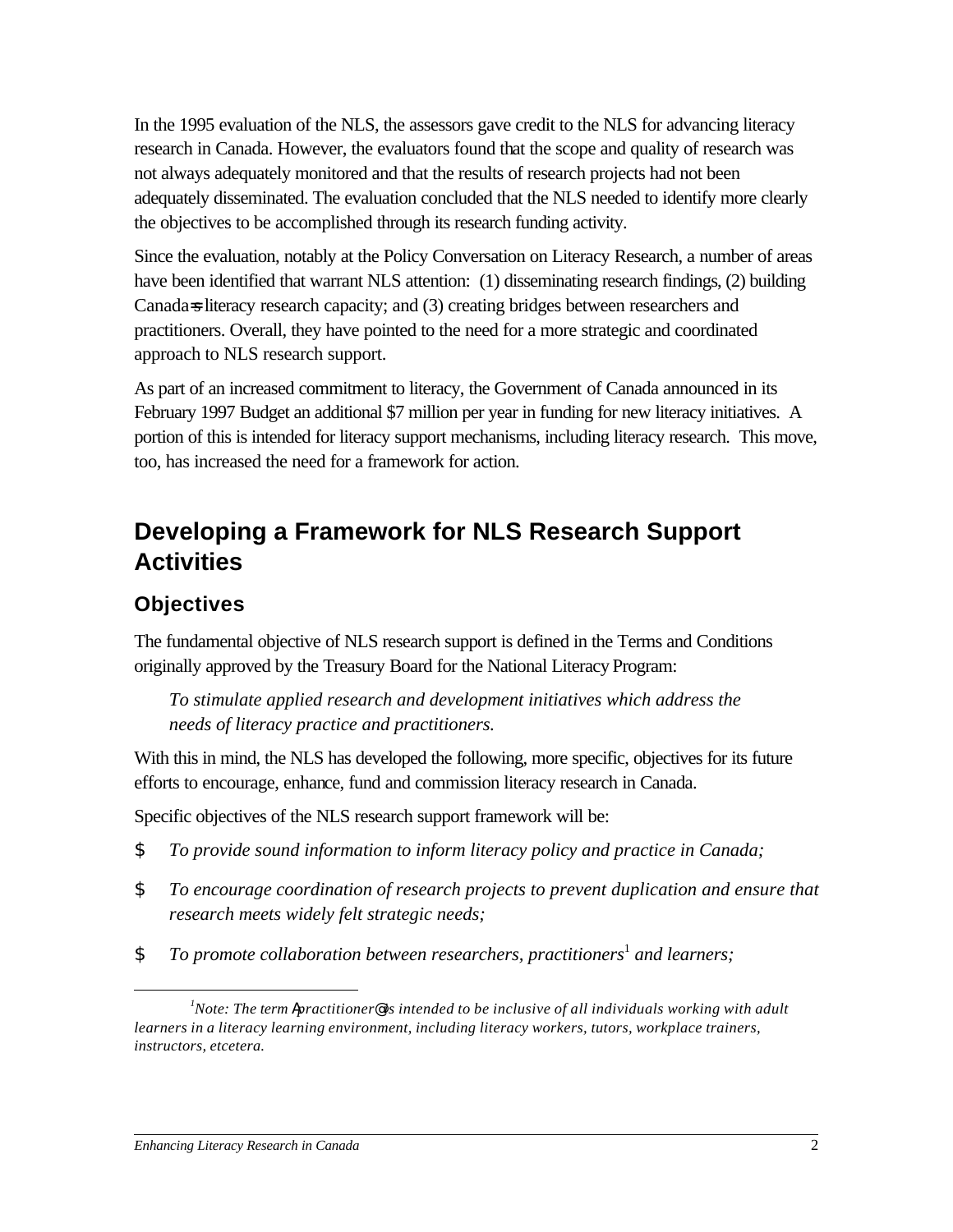- <span id="page-4-0"></span>*\$ To develop an increased capacity to do high quality literacy research in Canada B both in the academic environment and in the field;*
- *\$ To ensure that results of research work are widely disseminated to practitioners, program and policy developers, researchers and the broader literacy and non-literacy community.*

## **Guiding Principles**

In developing its research support framework, the NLS is guided by some fundamental principles which flow from these objectives:

### *1. Research should be founded on partnerships between researchers, practitioners and learners.*

As in other literacy work in Canada, a partnership approach is key to success. Projects in which practitioners and researchers work together will build links that ensure the relevance of research. Learner involvement, where appropriate, will also contribute to the richness of the research.

*2. The approach to research support should be balanced.*

No one type of research is inherently more legitimate or important than another. The NLS will respect both qualitative and quantitative research, recognizing that there is place in the literacy field for both academic and program-based, participatory action research projects.

*3. The areas of research should reflect the wide range of literacy needs.*

An appropriate balance in research support should be maintained between the literacy needs of francophones and anglophones, and of the many other groups requiring special attention in literacy policy, programming and practice.

*4. Applied research remains the focus.*

Research, to be useful and effective, must be relevant to the program and policy needs of the NLS and its partners.

*5. Quality research is the goal.*

Whether practitioner-driven or more academic, whether narrowly focussed on evaluating a particular project or broadly based, the research supported by the NLS should meet generally accepted standards of quality. The goal is to improve the quality of literacy research.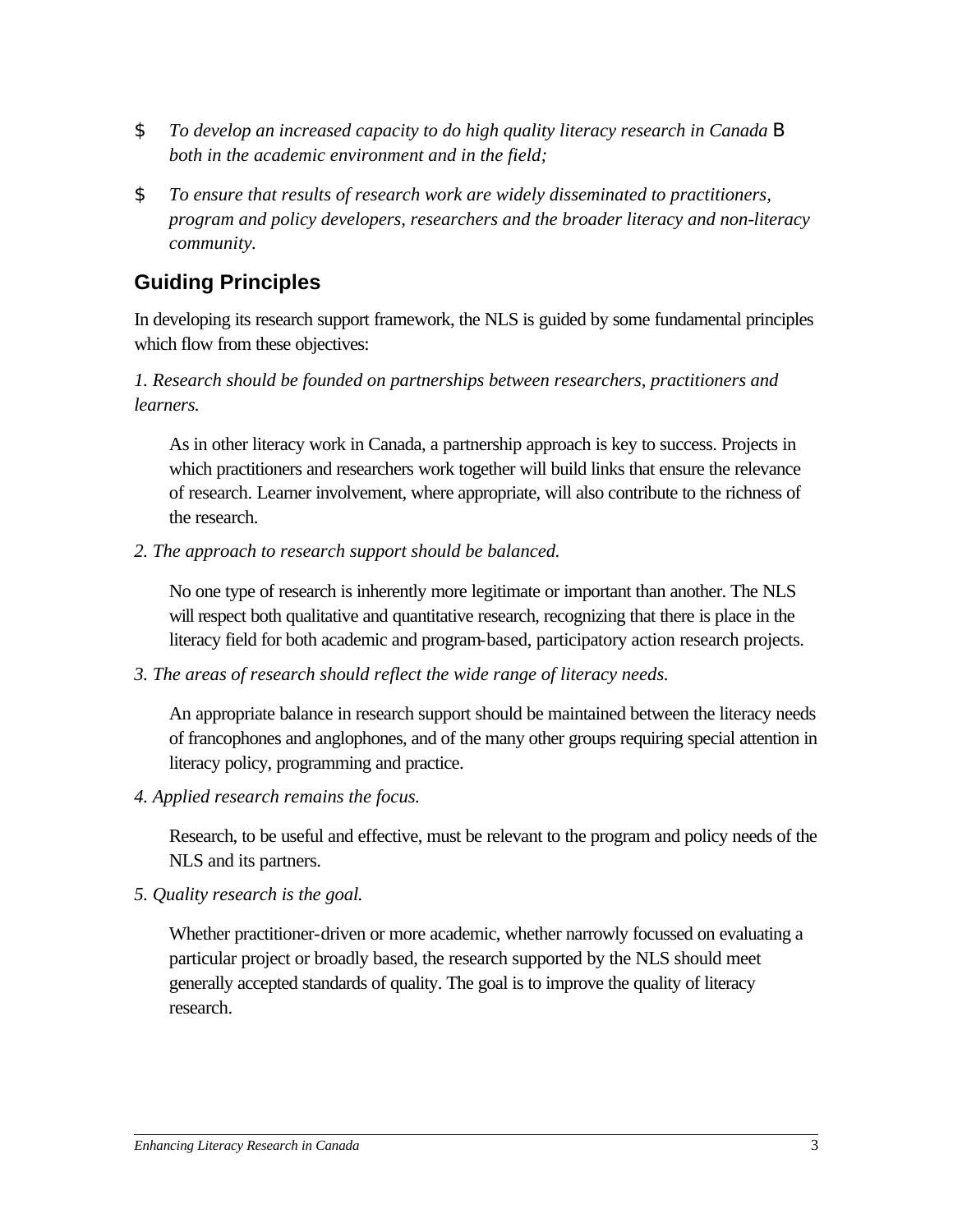<span id="page-5-0"></span>*6. Building research capacity for the future is important.*

Research support provided by the NLS should help to develop Canada=s capacity for literacy research. This means funding for research projects, for infrastructure, and for the training of future researchers.

*7. Research results must be disseminated.*

The publication of research findings and the sharing of research methods is key to making the best use of research dollars. Sharing information about research work can inform as well as inspire work in other areas of the country and the world. Effective dissemination of research results will contribute to the development and application of literacy knowledge and expertise in Canada.

# **Components of the NLS Research Support Framework**

This Framework will guide NLS research support activities, bringing a new focus and coordination to the work of the NLS in this area. It is designed to reinforce and complement other priorities and initiatives to which NLS resources are devoted. This Framework is not intended to replace current funding practices and procedures, particularly within the Federal-Provincial/Territorial funding stream where priorities are elaborated to meet specific local and regional needs. It does not presume to prescribe a framework for Provincial and Territorial partners. They will be encouraged, however, to consider the objectives and principles of the NLS Framework in their own research funding.

There will be two components of the NLS Research Support Framework:

## **Component 1: Strengthening Literacy Research Infrastructure and Capacity**

The focus of this component of the research framework is infrastructure and capacity-building projects which will lay a lasting foundation upon which to build a thriving literacy research community. This requires a long-range plan, building in elements as capacity grows. Over the first three years, from 1998 to 2001, initiatives will be developed in partnership with a range of organizations, including universities, research institutes and literacy organizations. Specific priorities will be established for this component which recognize the interests and experience of partners. They will be adjusted from time to time in light of experience and funding availability, and based upon feedback received.

Four goals are at the heart of this component:

- Building literacy research capacity in Canada
- Improving research quality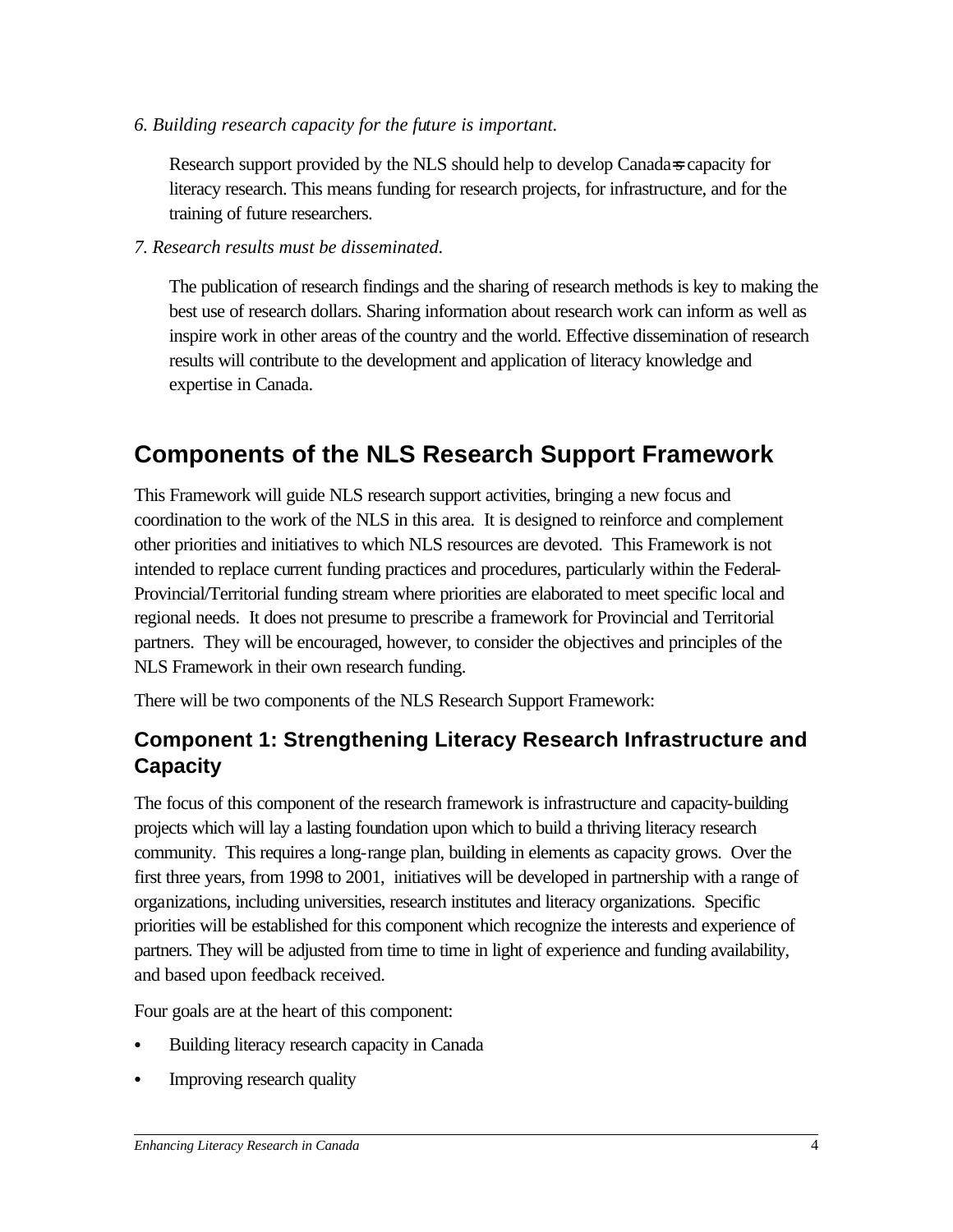- <span id="page-6-0"></span>Encouraging and assisting cooperation between researchers and practitioners
- Improving the dissemination and application of results

Potential areas of support under this component could include:

Building Literacy Research Capacity

- Support for networking among literacy researchers
- < Literacy research fellowships for faculty
- Scholarships for graduate students in literacy studies

Improving the Quality of Literacy Research

- Support for centres of excellence in literacy research
- < Stronger links between Canadian and international literacy research workers

### Encouraging Cooperation Between Researchers and Practitioners

- < Research sabbaticals for practitioners
- < Practical sabbaticals for researchers
- Support for networking between literacy researchers and practitioners
- < Joint seminars and workshops of researchers and practitioners

Improving Dissemination and Application of Research Findings

- Using the Internet to promote access to Canadian literacy research
- < Support for a Canadian literacy research journal and for a transfer journal for practitioners
- < Support for a regular national conference on literacy research

## **Component 2: Continued Support for Literacy Research Projects**

The NLS will continue to support a broad range of research which addresses current and emerging literacy needs. We will do so in a coordinated fashion in order to make the most of the funds available for research work. When supporting research projects, the NLS will place a strong emphasis on research excellence, broad applicability of results and dissemination of findings to both researchers and practitioners.

The NLS funds research of four main types:

C Understanding the literacy skills of the Canadian population and assessing the implications of these findings (including statistical and demographic research).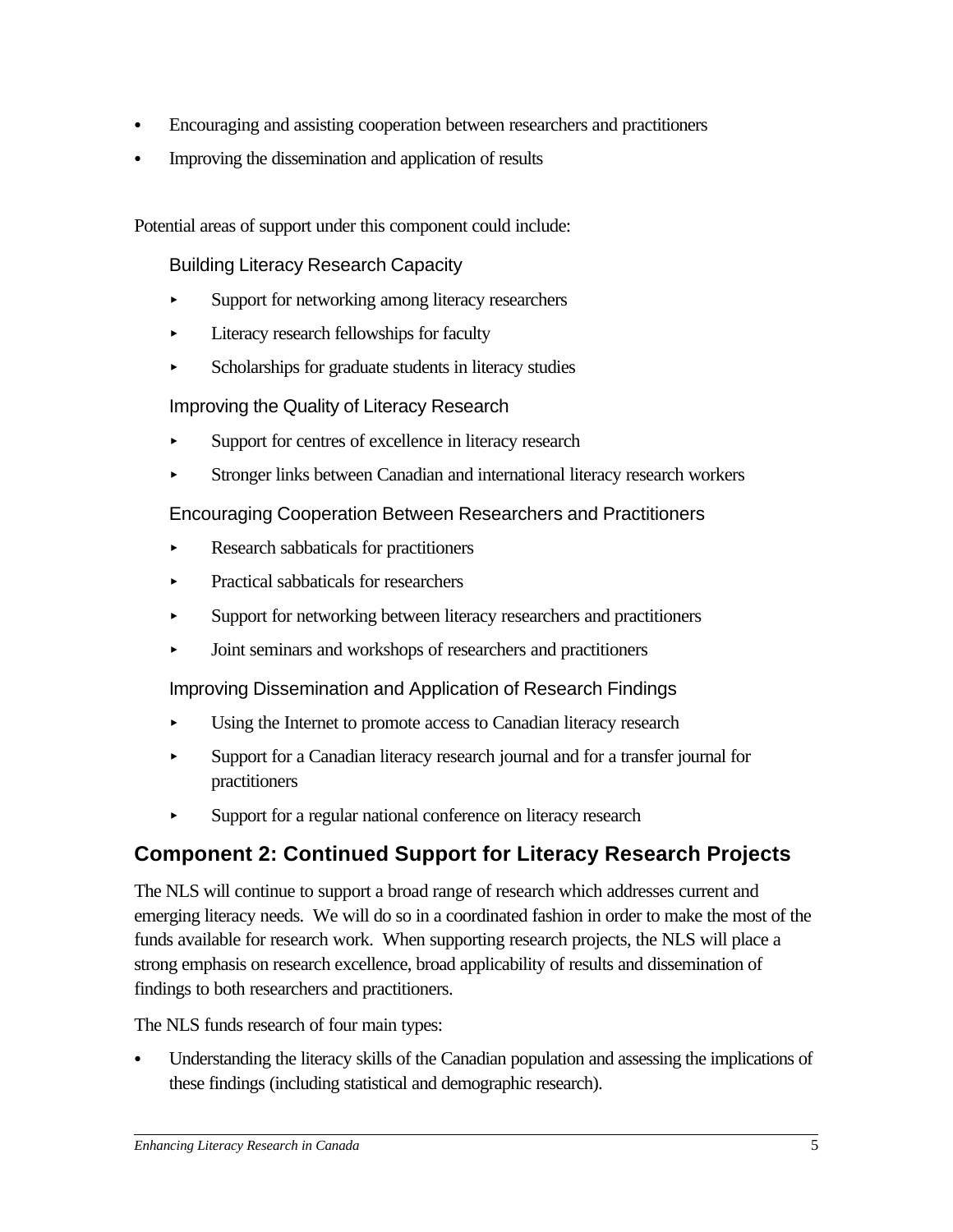- <span id="page-7-0"></span>Investigating new ways to assist various groups of Canadians in developing literacy skills (policy research).
- Assessing the nature and effectiveness of efforts to address literacy needs (program-related research).
- Understanding better how people develop literacy skills (pedagogical research).

Specific research priorities within this component may be set by the NLS from time to time. These priorities will reflect related NLS priorities, such as the current emphasis on Family and Workplace literacy identified with in the 1997 Budget documents.

# **The Future of the Research Support Framework**

The implementation of a framework of this kind is an evolving process. Adjustments will be made to meet the changing needs of a developing field. The NLS will seek opinions and information from partners, researchers and the literacy community in a variety of ways to assist with the evolution of the framework and to set priorities. Regular on-going consultation mechanisms and sessions specifically devoted to research issues will be used.

# **Conclusion**

This framework is an important Anext step@ for the NLS in its work to support literacy research in Canada. Its focus on research infrastructure development represents a commitment to create an environment which will be supportive of literacy research. As well, the NLS maintains its commitment to fund and to commission projects which address the various needs of learners and practitioners. It is built on the principle of partnerships, a hallmark of NLS activity. The provinces and territories, the academic and practitioner communities, and literacy and nonliteracy partners are encouraged to find a place within this framework to contribute to a more literate Canada through research.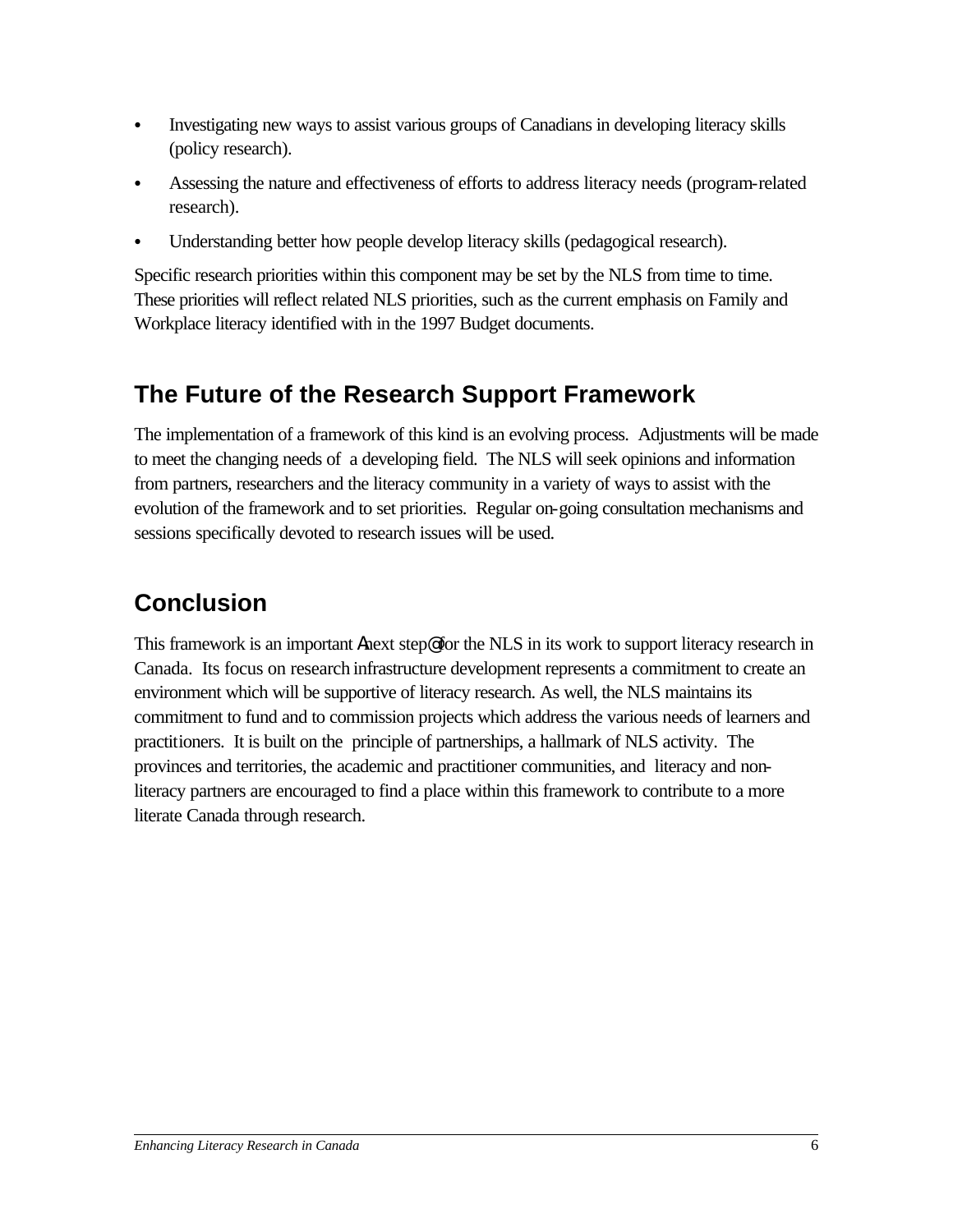## <span id="page-8-0"></span>**A Selection of Ideas Offered at the Policy Conversation on Literacy Research**

### **February 5-7, 1996**

- Literacy research cannot be isolated from literacy practice or literacy conditions.
- A research strategy needs to place the learner at the centre and include the practitioner.
- C Significant advances have been made in understanding literacy skills, but we need to know more about why learners are in programs and what they gain from improved literacy.
- Research has been too centred on the delivery of literacy training and not enough on teaching techniques.
- Research must not be restricted to matters of immediate relevance. It must take a longer view.
- We must do more to ensure that research is applied. Research is not finished until it is used.
- C Academics and practitioners must work more closely together. Academics can help practitioners do research, and practitioners can ensure that academic research is relevant.
- We need to strengthen the quality of literacy research. More Ahard@ expertise is needed.
- Academic researchers need to be imbued with passion about literacy research.
- Research councils should treat literacy as an appropriate and important academic activity.
- Research is needed on the contribution of literacy to social and economic development.
- More evidence is needed to show how literacy affects health, justice, inter-generational issues, seniors= independence, etc.
- More research is needed on literacy in relation to Aboriginal Canadians, immigrants, francophones and other groups.
- Increased funding is needed for literacy research. A wide range of sources should be developed, not just the NLS.
- An interdisciplinary approach to literacy research is needed.
- What we learn from research is often not widely known or translated into effective policies.
- C Communicating the findings of research is critical. Dissemination should be an integral part of the research plan. New means such as transfer journals are needed.
- We need NLS to provide leadership for a dynamic literacy research strategy.
- Research networks are needed to tie researchers together. Also centres of excellence.
- We need to identify research priorities continuously, not just once every few years.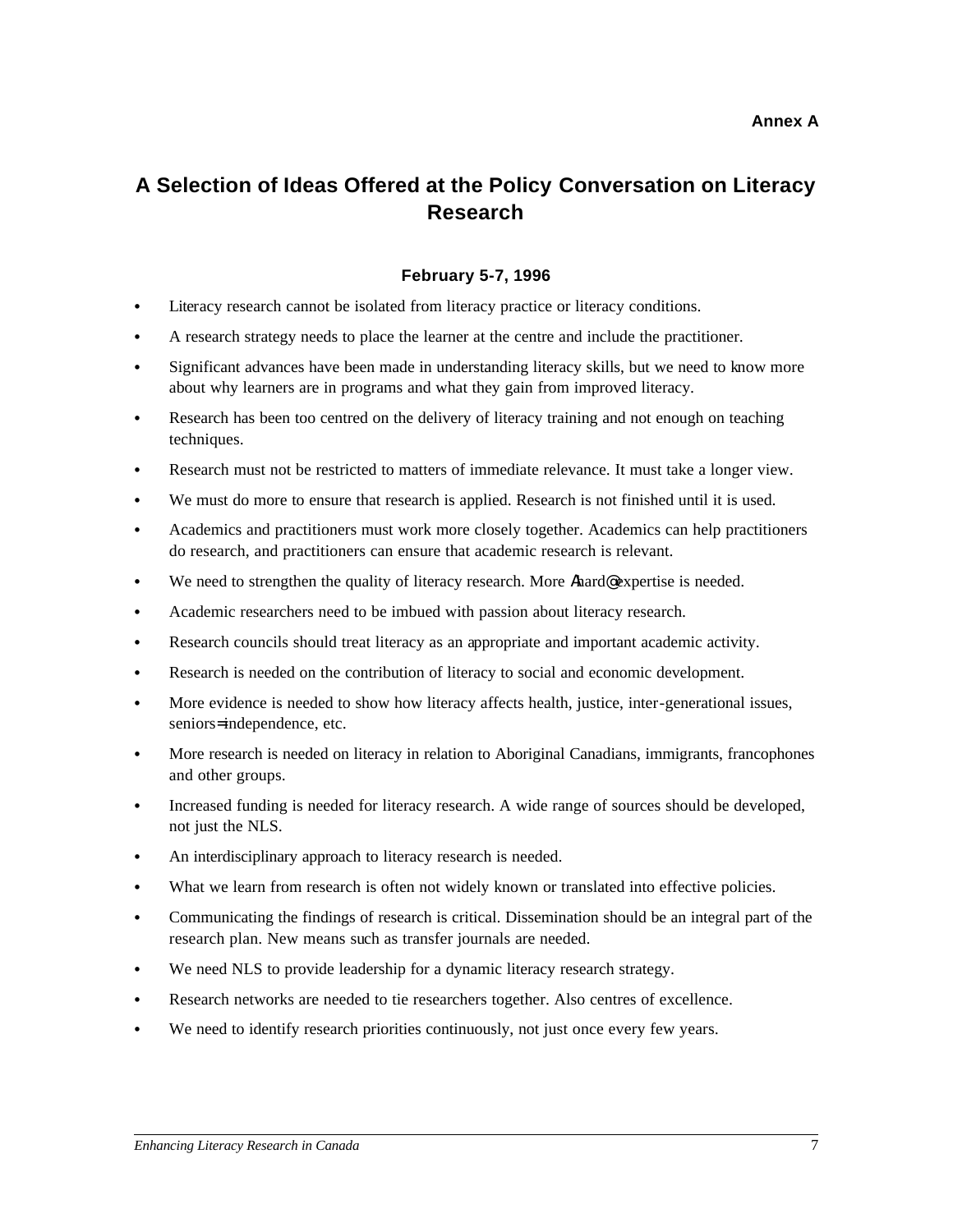#### **Annex B**

### **Policy Conversation on Literacy Research**

Extracts from Closing Remarks by James E. Page Executive Secretary, National Literacy Secretariat

#### <span id="page-9-0"></span>**SOME PRINCIPLES HAVE EMERGED...**

#### **Primacy of the learner...**

The first and foremost principle is the primacy of the learner in the many ways they learn. We have to give learner and learner-practitioner relationships high priority in the development of a literacy research strategy.

#### **Importance of partnerships...**

A second principle . . . is the importance of partnerships in advancing research on literacy B partnerships in which practitioners and researchers work together; partnerships to identify what . . . needs to be done; partnerships in providing support and funding; partnerships for the dissemination of results.

#### **Praxis...**

The third principle is about praxis, that is, theory being informed by practice and practice by theory. That has to be . . . one of the pillars of any kind of meaningful strategy in the literacy field.

#### **Collaboration between researchers and practitioners...**

[We need] . . . full discussion and collaboration between researchers and practitioners in developing a strategy and in realizing it. . . . Research needs to be co-owned rather than being the exclusive domain of one or other group.

#### **Literacy research for well-being...**

. . . literacy is premised on social, economic, political (citizenship) and cultural participation. I liked very much the turn of phrase, Aliteracy research for well-being@. We need to keep that word Ademocratic @ in mind - democratic in how we phrase a research agenda B and also in how we go about fulfilling it and sharing the results of it.

### **ARCHITECTURE OF A STRATEGY...**

#### **AState of the art@ review...**

Clearly one of the first elements in this evolving architecture is a Astate of the art@ review of literacy research. . . .

#### **Dissemination of results...**

Any research strategy . . . needs to include the dissemination of research results in both French and English. This needs to encompass a variety of tactics including  $\dots$  the one-page fiche;  $\dots$  the development of an appropriate database and Web site; and the development of a publication infrastructure which might include a transfer journal, a set of occasional papers, and an academic journal. The publication of research findings and the sharing of research methods in a coherent, predictable, established way is important.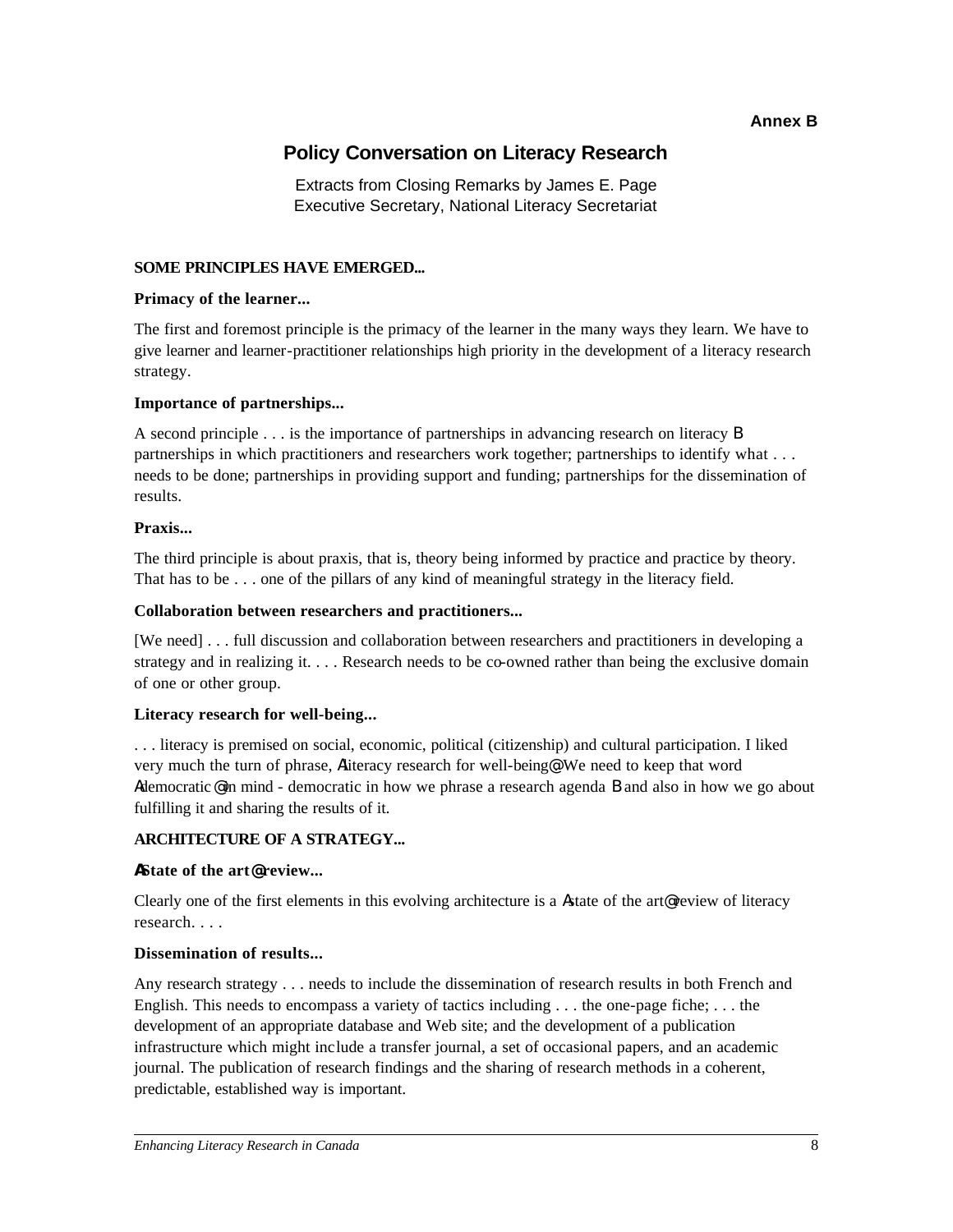#### **Research advisory mechanism...**

Another important part of this . . . [is] a research advisory mechanism to help us remain relevant and current when making choices about what we should support. Based on that process, we could regularly identify changing research priorities to articulate clearly what we plan to do to advance the field at any particular point in time.

### **Identify our priorities...**

More thought is needed . . . about where we should place our priorities. . . . [What] about policy relevance and about action-oriented and participative research? Do these have equal weight now? Will they in the future?

We need to identify priority fields . . . We need to identify broad areas and then see, both by active solicitation by the NLS and by what people bring to our door, how we can advance research on Aboriginal literacy; minority language, official language and immigrant language literacies; family literacy; workplace literacy; empirical work; statistical work; and analyses of what happens to learners throughout their lives.

Doing something of a long-term nature around learners is both attractive and necessary. What happens to learners as a consequence of the programs they complete? What sorts of literacy practice affects them? Do learners become part of a culture of learning and a culture of reading?

#### **Information on work abroad...**

. . . in addition to identifying what needs to be looked at in Canada, we would well be served if we were to ensure that we have access to information on quality work abroad. . . .

#### **Work with other federal departments and agencies...**

We also need to develop of a plan to work with other federal departments and agencies on literacy research issues, in particular with DIAND on native issues, with Canadian Heritage on official languages, (particularly official language minority issues) with the Department of Health, with Solicitor General and Justice, and with the research granting councils.

### **Development of a research capacity...**

Short, medium and long-term attention must be paid to the development of research capacity. We talked about training and education, graduate scholarships for students, research fellowships for faculty, . . . practitioner sabbaticals to provide literacy workers with time to refresh their thinking and to learn about what is current in research. . . . we should [also] be looking at the development of a domestic award to stimulate literacy research in Canada.

[There are] matters on the Ainfrastructure side@ which require attention over the short, medium and long-term as well. We need a time series of empirical data whic h periodically defines and continuously refines the literacy challenge. We need to identify some additional longitudinal work. We have already mentioned the importance of a literacy component in the Longitudinal Survey of Children.

### **Bring legitimacy and recognition to the field...**

[We must] ensure literacy is perceived as a legitimate area of academic activity with appropriate scholarly recognition and rewards [for example by] creating publishing venues in both official languages, so that there are ways in which literacy scholars can get their work published to receive the academic recognition they deserve.